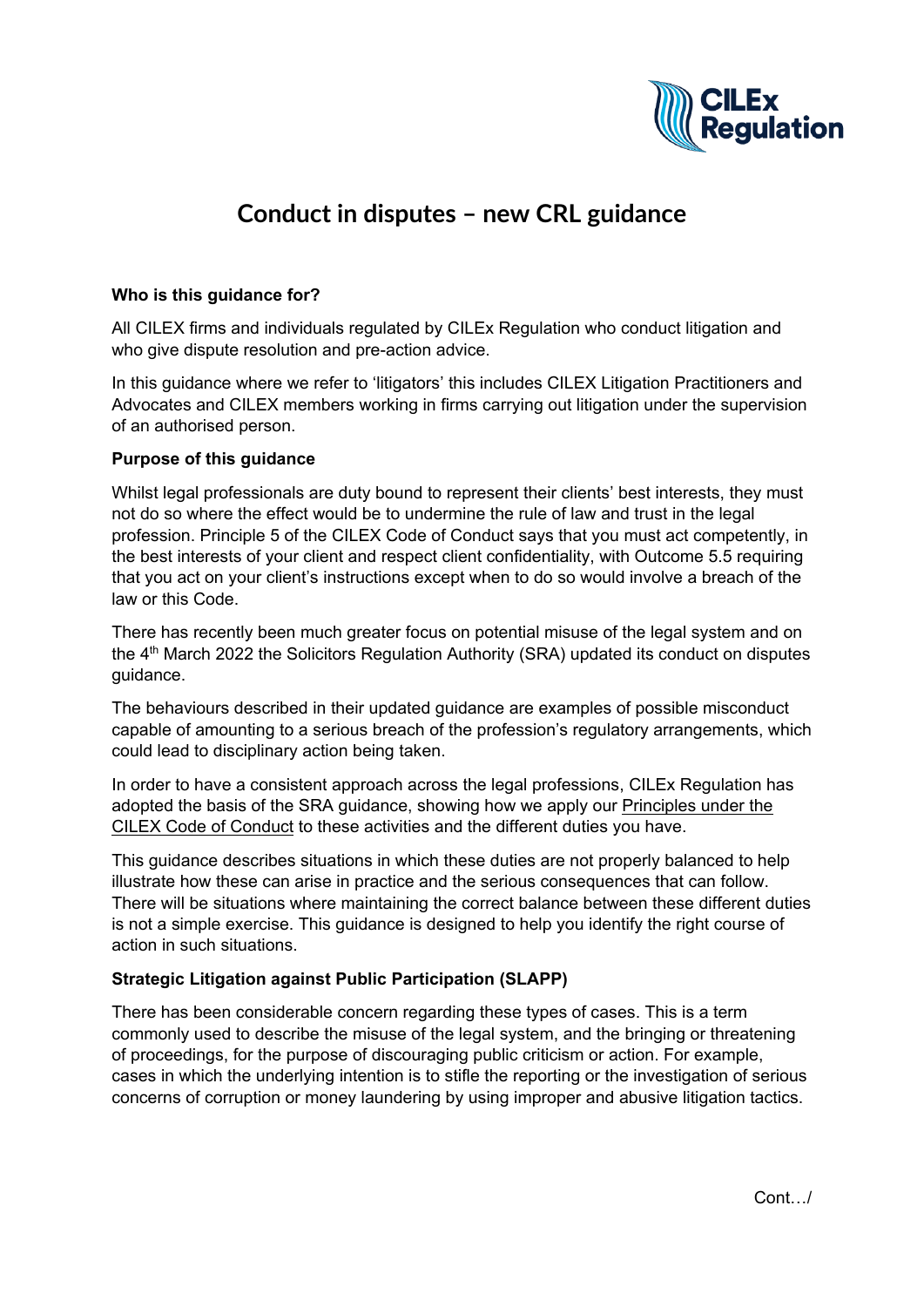Features of these cases may include:

- making excessive or meritless claims, aggressive and intimidating threats
- otherwise acting in a way which fails to meet the wider public interest principles
- duties to which litigators must have regard, and which are highlighted in this guidance.

To help ensure compliance, you must always be vigilant in scrutinising your own and others' conduct in disputes you are involved in. Engaging in the behaviours described in this guidance can be evidence of misconduct capable of amounting to a serious breach of our regulatory arrangements and can inform your duty to report.

## **Principles and Outcomes in the CILEX Code of Conduct**

The duties of a CILEX member when conducting litigation are set out in the Principles in the CILEX Code of Conduct.

#### **Our Principles**

Our Principles state that you must:

**Principle 1:** uphold the rule of law and the impartial administration of justice.

**Principle 2:** maintain high standards of professional and personal conduct and justify public trust in you, your profession, and the provision of legal services.

**Principle 3: behave with honesty and integrity.** 

**Principle 5:** act competently, in the best interests of your client and respect client confidentiality.

**Principle 6:** treat everyone fairly and without prejudice.

**Principle 7:** ensure your independence is not compromised.

Should the Principles come into conflict, those which safeguard the wider public interest take precedence over an individual client's interests. These include the rule of law and public confidence in a trustworthy profession and a safe and effective market for regulated legal services.

You must, where relevant, inform your client of the circumstances in which your duty to the court and other professional obligations will outweigh your duty to them. For example, you must not allow a client to knowingly mislead the court in order to further their case.

In Principle 1 the outcomes are clear on this point. Outcome 1.1 says you must understand and comply with your primary and overriding duty to the court, obey court orders and do nothing which would place you in contempt; and outcome 1.2 says you must not knowingly or recklessly allow the court to be misled

With Principle 7 we would say that independence clearly includes independence from the client.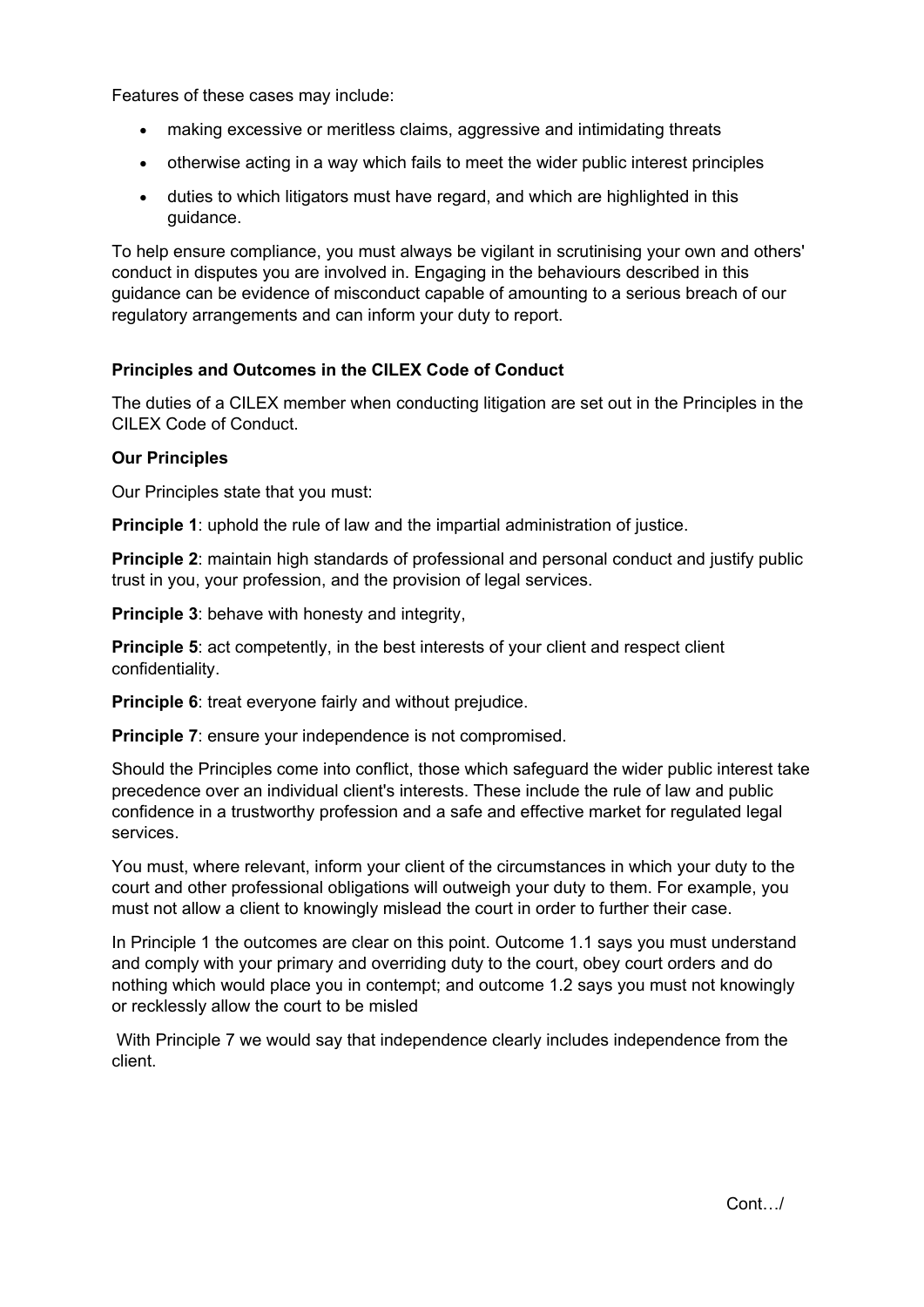# **CILEX Code of Conduct**

The outcomes in our Code of Conduct help those conducting litigation to understand the standards which apply specifically in that area of work.

For example, outcome 1.1 of the Code of Conduct emphasises the importance for all those conducting litigation to understand and comply with your primary and overriding duty to the court, obey court orders and do nothing which would place you in contempt.

Outcome 1.2 states that you must not knowingly or recklessly allow the court to be misled.

Outcome 2.2 highlights that you must not engage in any conduct that could undermine or affect adversely the confidence and trust placed in you and your profession by your client, your employer, professional colleagues, the public and others.

Outcome 3.2 says that you must not intentionally mislead anyone you deal with.

#### **Situations where these duties have not been properly balanced**

The following situations were used by the SRA in their guidance to describe unacceptable behaviours and how these might arise in practice. They look at both pre-action activity, including matters settled out of court, as well as conduct in legal proceedings. We believe they are relevant to all those we regulate who conduct litigation.

These are examples in which legal professionals have failed to balance properly duties owed in the public interest, to the court, to their client and to certain third parties. Some of the situations involve the litigator improperly prioritising the client's interests above others. They include situations where duties owed to others and to the court have been overlooked. In others, even the client's best interests have not been served.

#### **1. Making allegations without merit**

This involves a litigator bringing claims with insufficient investigation of their merits or of the underlying legal background, often with the aim to put pressure on an opponent to settle the case outside of court.

Some litigators rely on the different levels of understanding of the legal process/procedure which may exist between the defendant and the litigator.

There have also been cases where letters of claim included a threat to reveal to the public embarrassing information if the opponent fails to settle or an unjustified threat of liability for significant costs. Such an approach could amount to a failure to act with integrity (Principle 3).

Threatening to issue proceedings, defend a claim, or encouraging a client to proceed with litigation where there is little legal merit in doing so may also result in litigators failing to act in the best interests of their clients. This might arise because of a conflict with the litigator's own interest in generating fee income. Or where a litigator wants to pursue the litigation notwithstanding the lack of merit in order to keep a longstanding client 'happy' but fails to act with sufficient independence.

Improper tactics such as these can also be seen in some group actions. In some cases, actions have been instigated in circumstances where the law firm has selected carefully the lead case. However, little has been done to check the validity of other claims made by individuals approached by the firm or by introducers. This is not in the interests of clients and can lead to a perceived risk of higher costs and damages, creating undue and inappropriate pressure on defendants to settle out of court.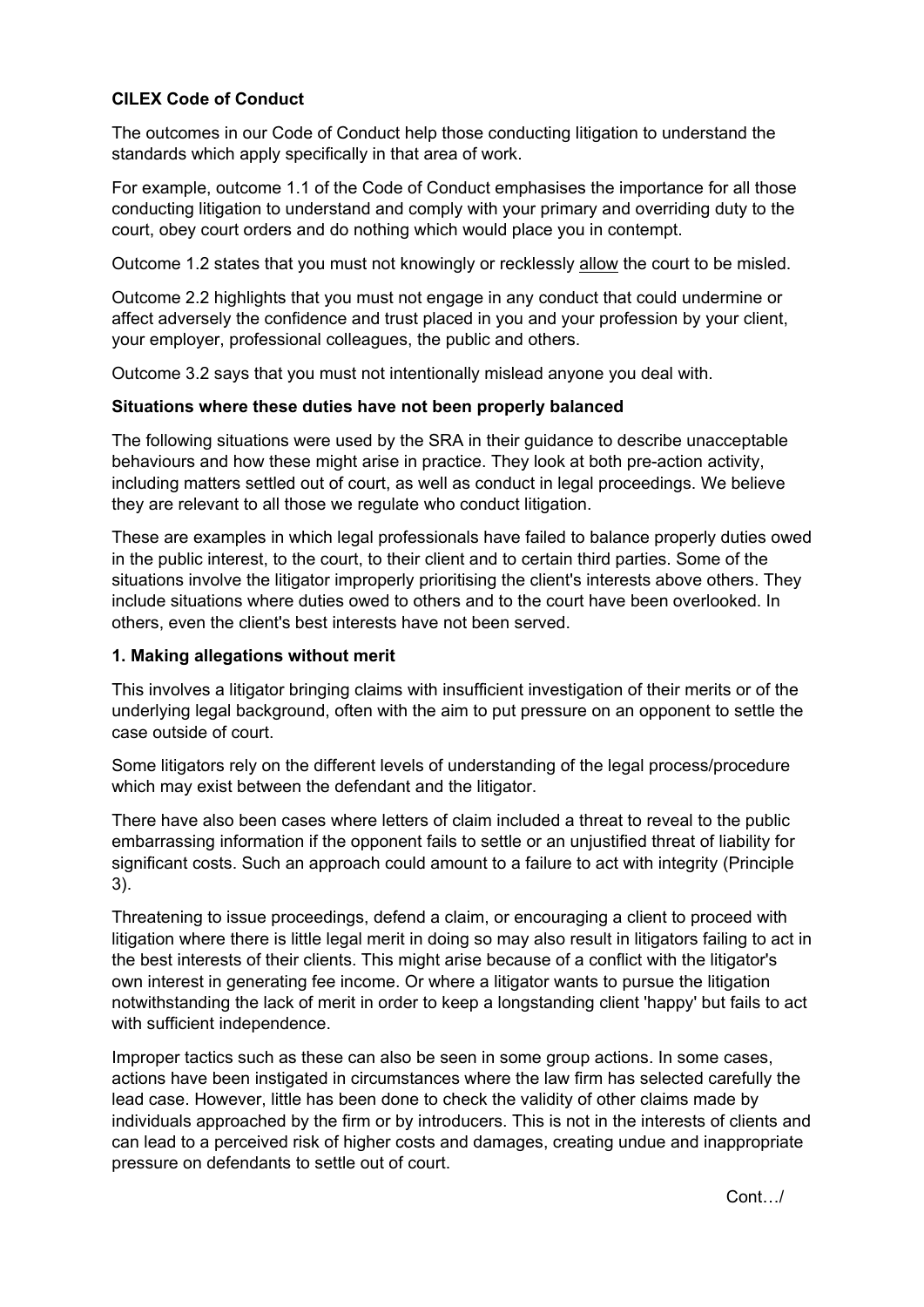Examples include some disrepair claims against social landlords, where claims have been issued before a proper inspection or survey has taken place and disrepair has been alleged where none exist. Other examples have involved fraudulent holiday sickness claims where there was no evidence of to support the claim.

## **2. Pursuing litigation for improper purposes**

This involves the threat of litigation or the making of counterclaims and defence arguments for reasons that are not connected to resolving genuine disputes or advancing legal rights.

As mentioned above in the context of SLAPP, it might also involve making allegations without merit where the sole purpose is to stifle valid public discourse. Or action in respect of serious concerns of corruption or money laundering.

The rule of law and our legal system provides that there is a right to legal advice and representation for all. However, proceedings must be pursued properly and that means making sure that duties to a client do not override wider public interest obligations and duties to the court.

Further, when exercising your reporting duties, your decision to report - or threatening to must not be used improperly for tactical reasons to attempt to influence another party's behaviour or the progress of the litigation. If you do this, you will be in breach of your regulatory obligations and you run the risk of investigation run the risk by CILEx Regulation.

Another example might be the action to delay deportation where there is no merit in doing so in an immigration matter.

## **3. Taking unfair advantage**

In advancing a client's interests, litigators must be careful not to take unfair advantage of an opponent or other third parties such as witnesses.

Special care is needed when dealing with or corresponding with an opponent who is unrepresented or vulnerable. Litigators must make sure that such opponents are not taken advantage of, for example, by being given artificially short or wholly unnecessary deadlines to reply to correspondence.

Further, duties to the court and proper administration of justice may require litigators to take steps to assist the court and litigant in person which may not have been required with a represented opponent.

Litigation will often involve putting a case against another party in strong terms. However, breaches of our standards can arise from oppressive behaviour and tactics including include:

- threatening litigation where there is no proper legal basis for a claim
- making exaggerated claims of adverse consequences including alleging liability for costs that are not legally recoverable
- sending excessively legalistic letters with the aim of intimidating unrepresented or lay parties
- sending letters in abusive, intimidating or aggressive tone or language